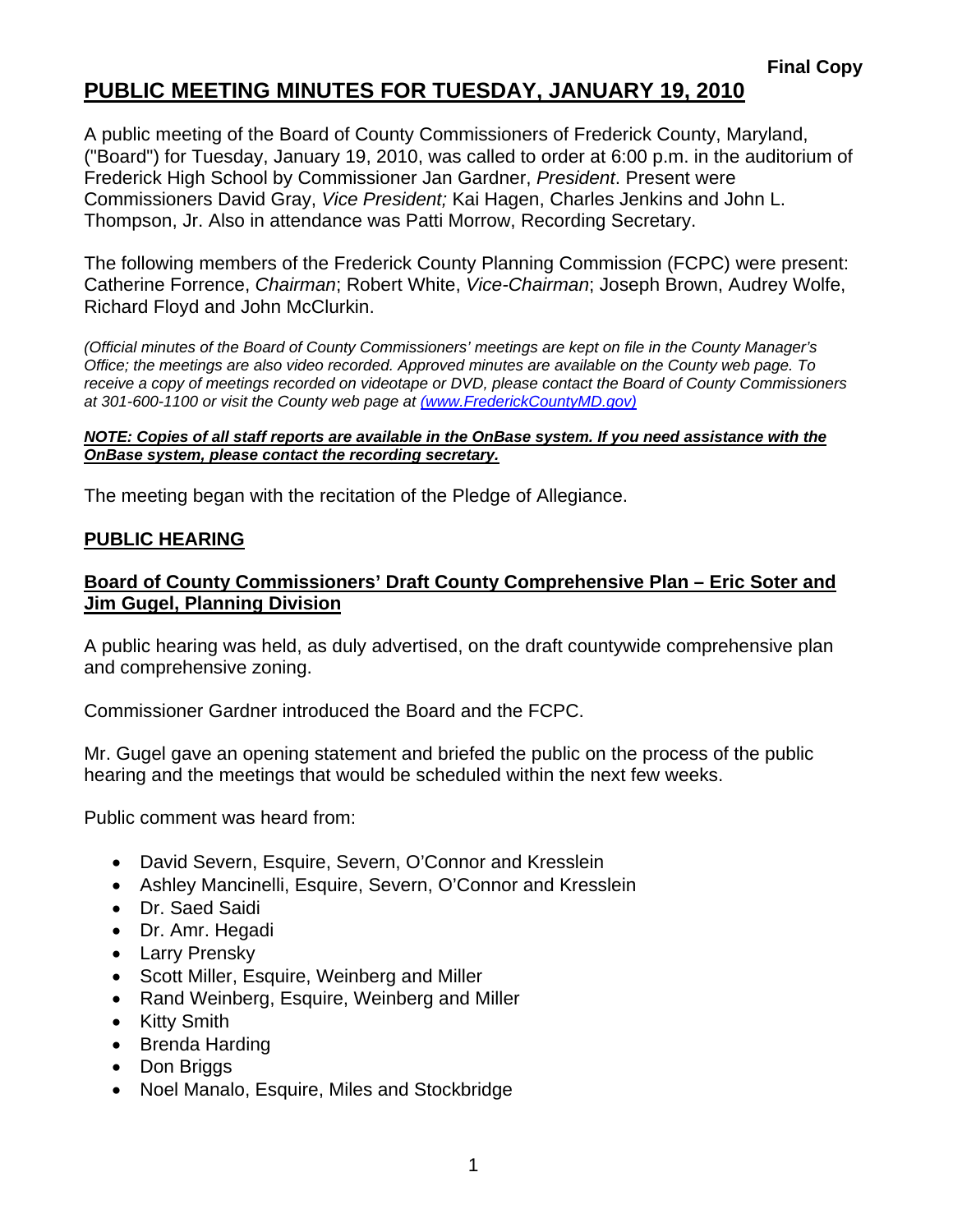## **PUBLIC MEETING MINUTES FOR TUESDAY, JANUARY 19, 2010**

- Andrew DiPasquale, Esquire, Miles and Stockbridge
- Henry Forster
- William J. Long, Jr.
- Douglas R. Frailey
- Kent Smith
- Lisa Calrins
- David Stadler
- Dick Ingram
- Tom Lynch, Esquire, Miles and Stockbridge
- William Folden
- Brian Engleman
- Bruce Dean, Esquire, McEvoy and Dean
- Russell Winch
- Krista McGowan, Esquire, Miles and Stockbridge
- Roy Stanley
- Dave Ager
- Richard Gardner
- Debra Borden, Esquire, Linowes and Blocher
- Charles Long
- Tom Bergman
- Jeff Holtzinger
- Jeannie Pellicier
- Cindy Himes
- Cherie Howard
- Joe Adkins
- Nicolas Redding
- Wiley Horsley
- Terry Fawley
- Paul Allen
- Bud Rossig
- Kristina Bostick
- Brad Speare
- Virginia Floyd
- Mike Middeke
- William Nelson
- Barry Udvardy
- Carole Sepe

Due to the late hour of the evening, Commissioner Gardner indicated the meeting would be continued to Thursday, January 21, 2010, at 7:00 p.m. in the first floor hearing room of Winchester Hall.